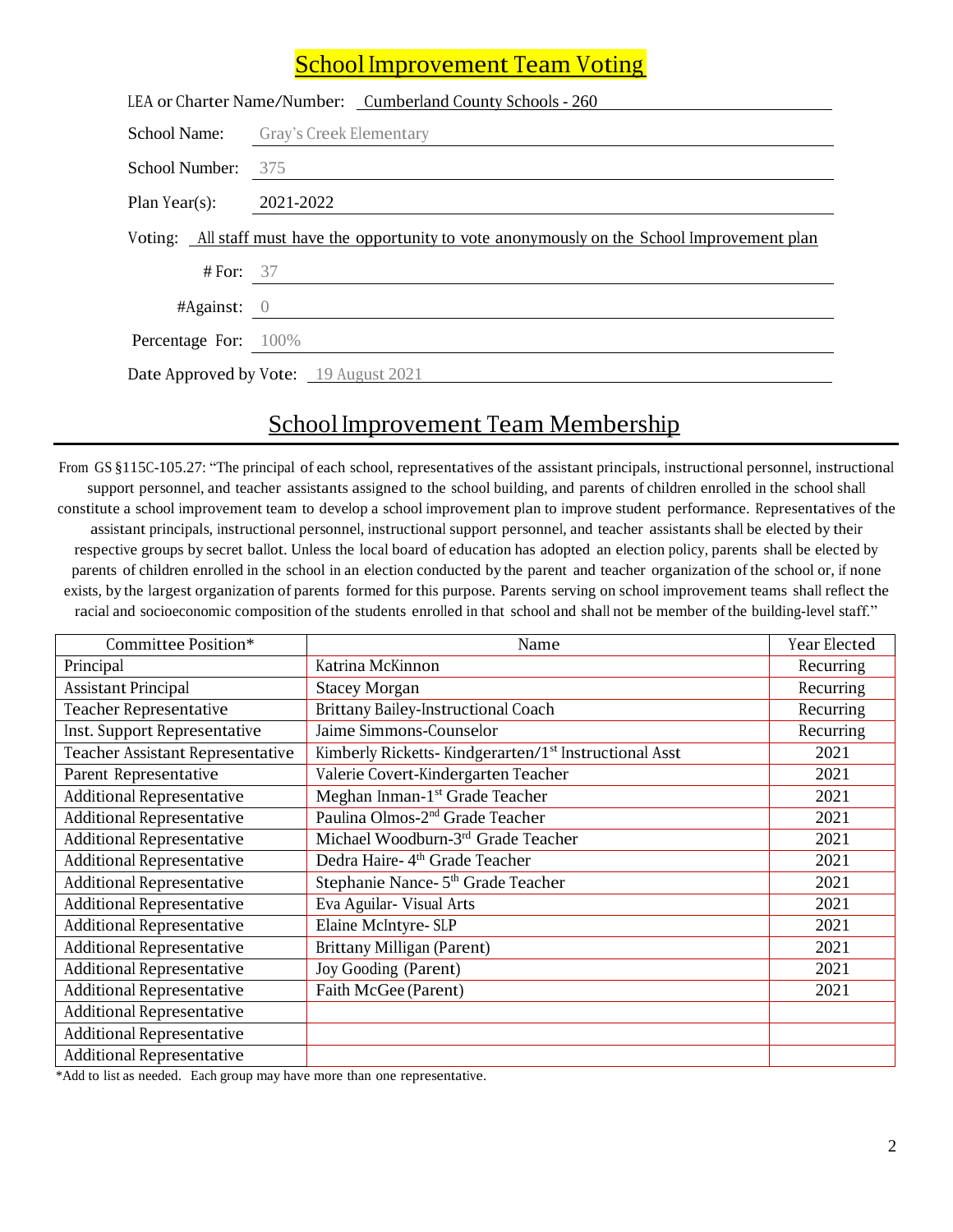## Title II Plan

| Instructions: Complete each cell highlighted in red (content controls will also appear in red when you hover the cursor<br>over them). Refer to the SAMPLE Title II Plan located on page 5 for examples. |                                                                                                                                                                                                                                                                                          |               |  |  |  |  |
|----------------------------------------------------------------------------------------------------------------------------------------------------------------------------------------------------------|------------------------------------------------------------------------------------------------------------------------------------------------------------------------------------------------------------------------------------------------------------------------------------------|---------------|--|--|--|--|
| School:<br>Gray's Creek Elementary                                                                                                                                                                       |                                                                                                                                                                                                                                                                                          |               |  |  |  |  |
| Year:<br>2021-2022                                                                                                                                                                                       |                                                                                                                                                                                                                                                                                          |               |  |  |  |  |
|                                                                                                                                                                                                          |                                                                                                                                                                                                                                                                                          |               |  |  |  |  |
| Description of the Plan                                                                                                                                                                                  |                                                                                                                                                                                                                                                                                          |               |  |  |  |  |
| Purpose:                                                                                                                                                                                                 | The purpose of this plan is to provide a detailed description of staff development<br>expenditures.                                                                                                                                                                                      |               |  |  |  |  |
| <b>Budget Amount</b>                                                                                                                                                                                     |                                                                                                                                                                                                                                                                                          | <b>AMOUNT</b> |  |  |  |  |
| <b>Total Allocation:</b>                                                                                                                                                                                 |                                                                                                                                                                                                                                                                                          | 1600.00       |  |  |  |  |
|                                                                                                                                                                                                          |                                                                                                                                                                                                                                                                                          |               |  |  |  |  |
| <b>Budget Breakdown</b>                                                                                                                                                                                  | Briefly describe the title of and purpose for this staff development:                                                                                                                                                                                                                    |               |  |  |  |  |
| <b>Staff Development 1</b>                                                                                                                                                                               | This year we will focus our efforts on disaggregating and reviewing all available data<br>points within grade levels and vertical teams. We will provide teachers time during the<br>day to collaborate on making instructional decisions to meet the learning needs of our<br>students. |               |  |  |  |  |
|                                                                                                                                                                                                          | <b>DESCRIPTION</b>                                                                                                                                                                                                                                                                       | <b>AMOUNT</b> |  |  |  |  |
| Personnel:                                                                                                                                                                                               | 15 substitutes x \$111.00 per day                                                                                                                                                                                                                                                        | 1554.00       |  |  |  |  |
| <b>Training Materials:</b>                                                                                                                                                                               |                                                                                                                                                                                                                                                                                          |               |  |  |  |  |
| Registration/Fees:                                                                                                                                                                                       |                                                                                                                                                                                                                                                                                          |               |  |  |  |  |
| Travel:                                                                                                                                                                                                  |                                                                                                                                                                                                                                                                                          |               |  |  |  |  |
| Mileage/Airfare:                                                                                                                                                                                         |                                                                                                                                                                                                                                                                                          |               |  |  |  |  |
| Lodging/Meals:                                                                                                                                                                                           |                                                                                                                                                                                                                                                                                          |               |  |  |  |  |
|                                                                                                                                                                                                          |                                                                                                                                                                                                                                                                                          |               |  |  |  |  |
| <b>Consulting Services:</b>                                                                                                                                                                              |                                                                                                                                                                                                                                                                                          |               |  |  |  |  |
| Follow-up Activities:                                                                                                                                                                                    |                                                                                                                                                                                                                                                                                          |               |  |  |  |  |
|                                                                                                                                                                                                          | Total for staff development 1:                                                                                                                                                                                                                                                           | 1554.00       |  |  |  |  |
|                                                                                                                                                                                                          |                                                                                                                                                                                                                                                                                          |               |  |  |  |  |
| <b>Budget Breakdown</b>                                                                                                                                                                                  | Briefly describe the title of and purpose for this staff development:                                                                                                                                                                                                                    |               |  |  |  |  |
| <b>Staff Development 2</b>                                                                                                                                                                               |                                                                                                                                                                                                                                                                                          |               |  |  |  |  |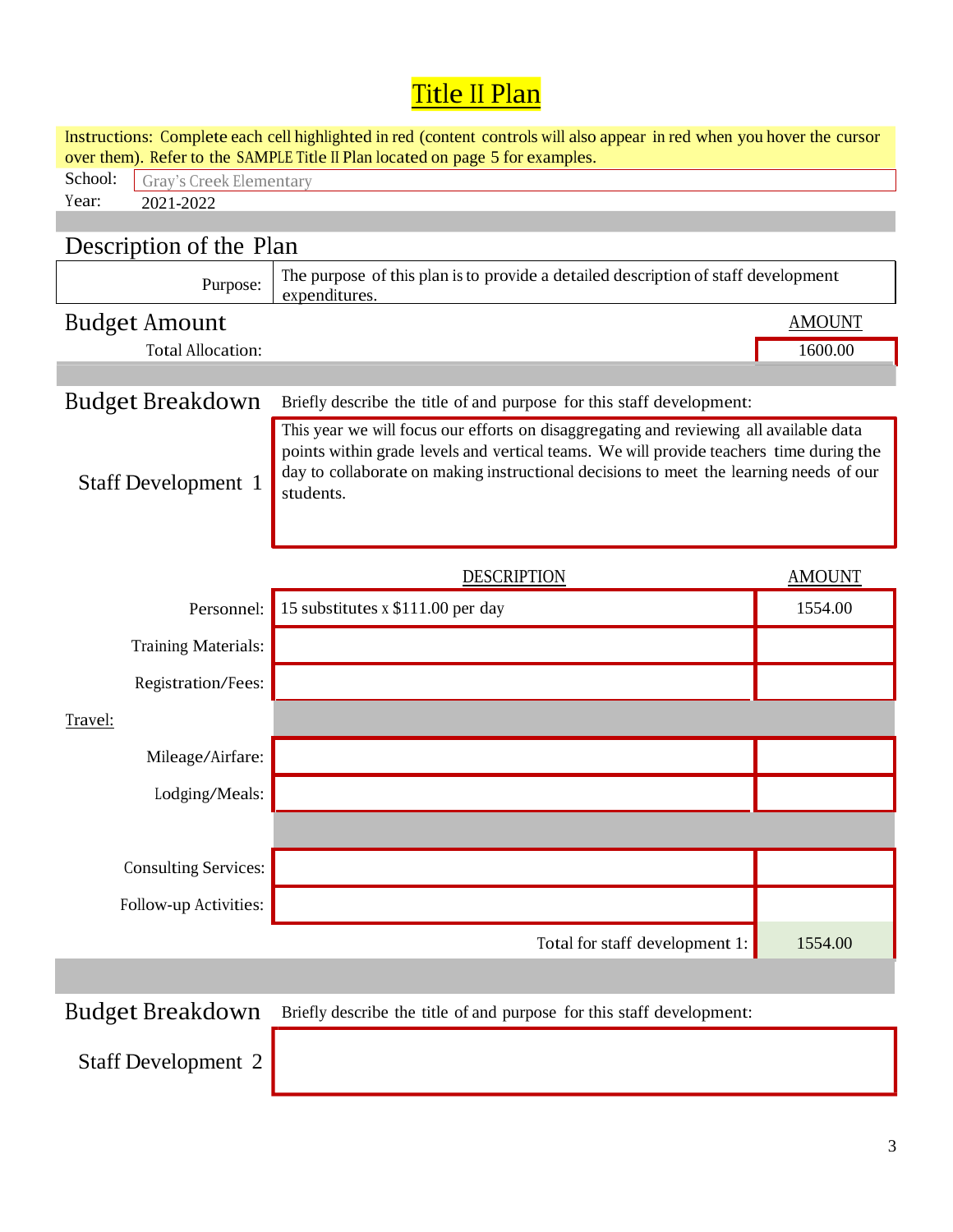|                       | <b>DESCRIPTION</b>             | <b>AMOUNT</b> |
|-----------------------|--------------------------------|---------------|
| Personnel:            |                                |               |
| Training Materials:   |                                |               |
| Registration/Fees:    |                                |               |
| Travel:               |                                |               |
| Mileage/Airfare:      |                                |               |
| Lodging/Meals:        |                                |               |
|                       |                                |               |
| Consulting Services:  |                                |               |
| Follow-up Activities: |                                |               |
|                       | Total for staff development 2: |               |
|                       |                                |               |
|                       | <b>Grand Total</b>             | 1554.00       |